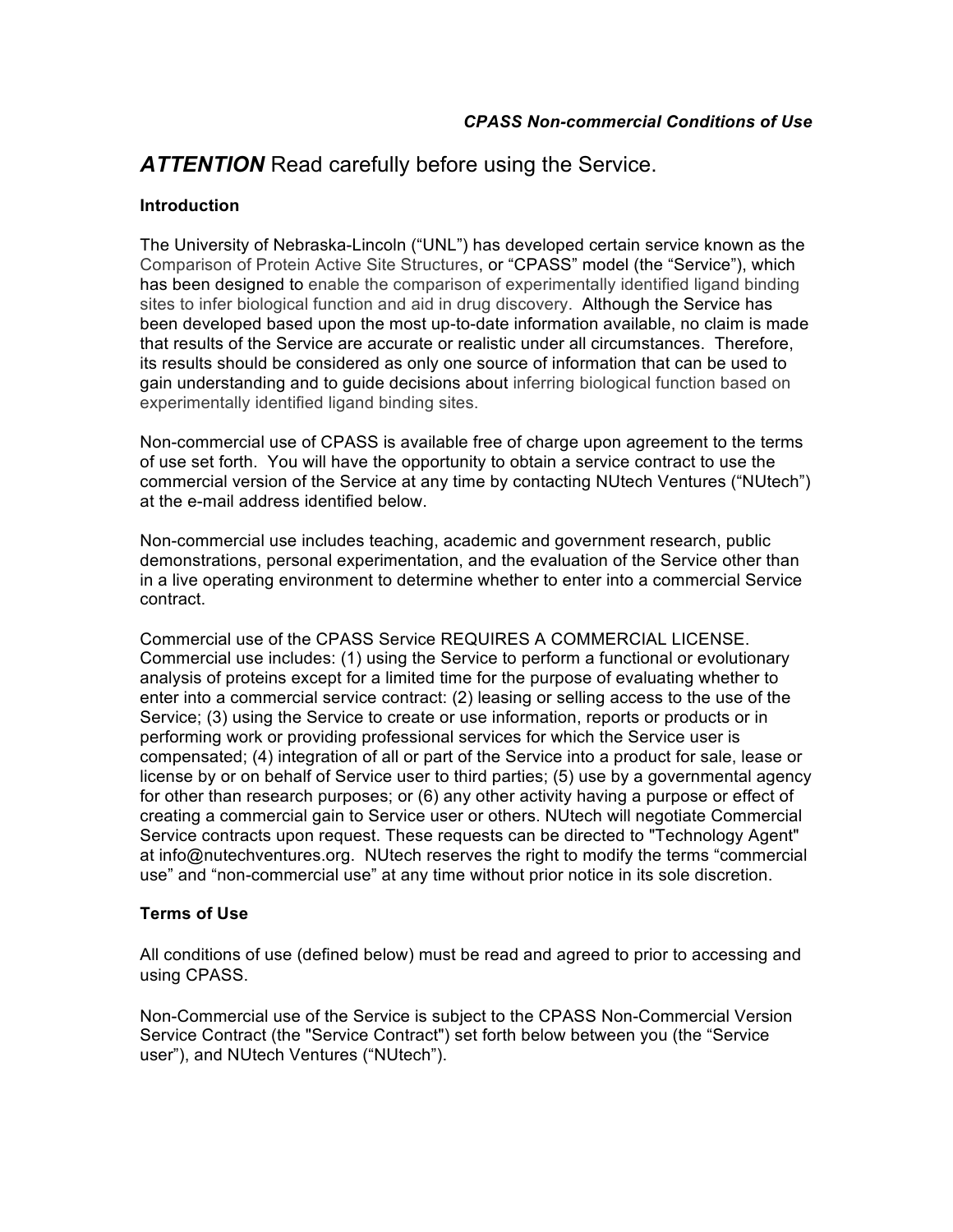Performing a search using the CPASS website indicates your acceptance of these terms. If you do not accept these terms fully, you may not use the Service.

## CPASS NON-COMMERCIAL VERSION SERVICE CONTRACT

1. NUtech Ventures ("NUtech") hereby permits you, the Service user, to use the Comparison of Protein Active Site Structures, or "CPASS" model Service and related online User Guide (together, the "Service Tools") developed at the University of Nebraska-Lincoln ("UNL") for Non-Commercial use. Non-commercial use includes teaching, academic and government research, public demonstrations, personal experimentation, and the evaluation of the Service Tools other than in a live operating environment to determine whether to enter into a commercial service contract. Commercial use of the CPASS Service REQUIRES A COMMERCIAL SERVICE CONTRACT. Commercial use includes: (1) using the Service to identify, evaluate, perform or monitor production activity or business operations except for the purpose of evaluating during 30 calendar days whether to enter into a commercial service contract: (2) leasing or selling access to the use of the Service; (3) using the Service to create or use information, reports or products or in performing work or providing professional services for which the Service user is compensated; (4) integration of all or part of the Service into a product for sale, lease or license by or on behalf of Licensee to third parties; (5) use by a governmental agency for other than research purposes; or (6) any other activity having a purpose or effect of creating a commercial gain to the Service user or others. NUtech reserves the right to modify the terms "commercial use" and "non-commercial use" in its sole discretion. "Use" means loading, executing or displaying the Service.

2. The Service Tools available pursuant to these conditions of use are research tools of UNL and/or NUtech and are being supplied AS IS without any obligation on the part of UNL and/or NUtech to provide any maintenance, support, updates or error corrections; and are potentially incomplete, and/or, may contain bugs or errors. End user may report to NUtech any bugs or problems encountered with the Service Tools, and provide to NUtech in writing any suggestions Service user may have on how to enhance or improve the Service Tools or make them more useable for Service user's environment. All suggestions supplied by service user that relate to the Service Tools shall be deemed to be the property of NUtech.

3. Service user acknowledges that the Service Tools are proprietary to and valuable trade secrets of NUtech, and are available to Service user only for the purposes set forth by these conditions of use. You may not sell, rent, or lease access to the Service Tools.

4. These conditions of use are effective as of the time you first accept or otherwise use the Service and shall terminate one-year after the first of such acceptance, or other use of the Service.

5. Service user agrees that it shall not publish, or permit the publication of, the results of any benchmark tests or other comparative or analytical material which refer to the Service Tools as used by the Service user, without NUtech's prior written permission. Service user is prohibited from redistributing any portion of the Service Tools, including the documentation in any form of printed or electronic communication including but not limited to magnetic media, Internet communication or bulletin boards.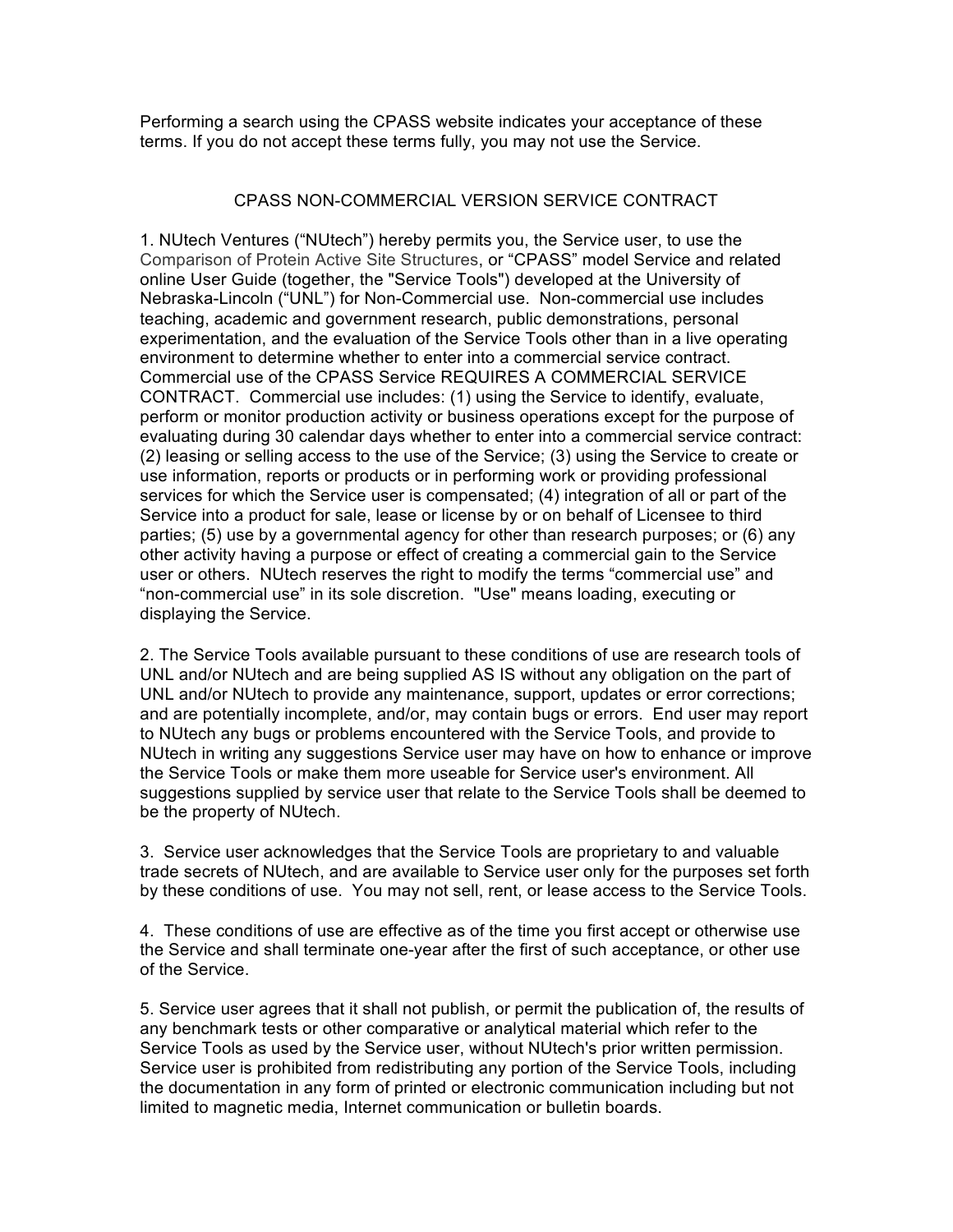6. The Service Tools contain copyrighted material, trade secrets and other valuable proprietary material. The Service Tools and their documentation are owned by UNL and/or NUtech and are protected by the laws of the United States and by laws of other nations, and by international treaties. The conditions of use confer neither title nor ownership in the Service Tools and are not a sale of any rights in the Service Tools. All worldwide ownership of and all right, title and interest in and to the Service Tools, including without limitation, all intellectual property rights therein and thereto, are and will remain exclusively with UNL and/or NUtech. In addition, Service user may have access to information that is confidential to NUtech ("Confidential Information"). Confidential Information shall include the Service Tools and all information marked as confidential. Service user agrees, during the use of the Service Tools for a period of five (5) years after termination of using the Service Tools, to hold Confidential Information in confidence.

7. YOU EXPRESSLY ACKNOWLEDGE AND AGREE THAT USE OF THE SERVICE TOOLS IS AT YOUR SOLE RISK. THE SERVICE AND RELATED DOCUMENTATION ARE PROVIDED "AS IS" AND WITHOUT WARRANTY OF ANY KIND AND UNL AND NUTECH EXPRESSLY DISCLAIM ALL WARRANTIES, EXPRESS OR IMPLIED, INCLUDING, BUT NOT LIMITED TO, THE IMPLIED WARRANTIES OF MERCHANTABILITY, SATISFACTORY QUALITY, FITNESS FOR A PARTICULAR PURPOSE, OR THAT THE SERVICE WILL NOT INFRINGE ANY PATENT OR OTHER PROPRIETARY RIGHT. UNL AND NUTECH DO NOT WARRANT THAT THE FUNCTIONS CONTAINED IN THE SERVICE WILL MEET YOUR REQUIREMENTS, OR THAT THE OPERATION OF THE SERVICE WILL BE UNINTERRUPTED OR ERROR-FREE, OR THAT DEFECTS IN THE SERVICE WILL BE CORRECTED. FURTHERMORE, UNL AND NUTECH DO NOT WARRANT OR MAKE ANY REPRESENTATIONS REGARDING THE USE OR THE RESULTS OF THE USE OF THE SERVICE OR RELATED DOCUMENTATION IN TERMS OF THEIR CORRECTNESS, ACCURACY, RELIABILITY, OR OTHERWISE. NO ORAL OR WRITTEN INFORMATION OR ADVICE GIVEN BY A UNL OR NUTECH AUTHORIZED REPRESENTATIVE SHALL CREATE A WARRANTY OR IN ANY WAY INCREASE THE SCOPE OF THIS WARRANTY. SHOULD THE SERVICE PROVE DEFECTIVE, YOU (AND NOT UNL OR NUTECH OR A UNL OR NUTECH AUTHORIZED REPRESENTATIVE) ASSUME THE ENTIRE COST OF ALL NECESSARY SERVICING, REPAIR OR CORRECTION.

8. UNDER NO CIRCUMSTANCES INCLUDING NEGLIGENCE, SHALL UNL OR NUTECH BE LIABLE FOR ANY INCIDENTAL, SPECIAL OR CONSEQUENTIAL DAMAGES (INCLUDING LOST PROFIT OR DATA) OR OTHER DAMAGES, EITHER IN CONTRACT OR TORT, ARISING OUT OF OR CONNECTED WITH THESE CONDITIONS OF USE OR THAT RESULTS FROM THE USE OR INABILITY TO USE THE SERVUCE OR RELATED DOCUMENTATION, EVEN IF UNL OR NUTECH OR A UNL OR NUTECH AUTHORIZED REPRESENTATIVE HAS BEEN ADVISED OF THE POSSIBILITY OF SUCH DAMAGES. IN NO EVENT SHALL UNL'S OR NUTECH'S TOTAL LIABILITY TO YOU FOR ALL DAMAGES, LOSSES, AND CAUSES OF ACTION (WHETHER IN CONTRACT, TORT (INCLUDING NEGLIGENCE) OR OTHERWISE) EXCEED THE AMOUNT PAID BY YOU FOR THE USE OF THE SERVICE AND DOCUMENTATION.